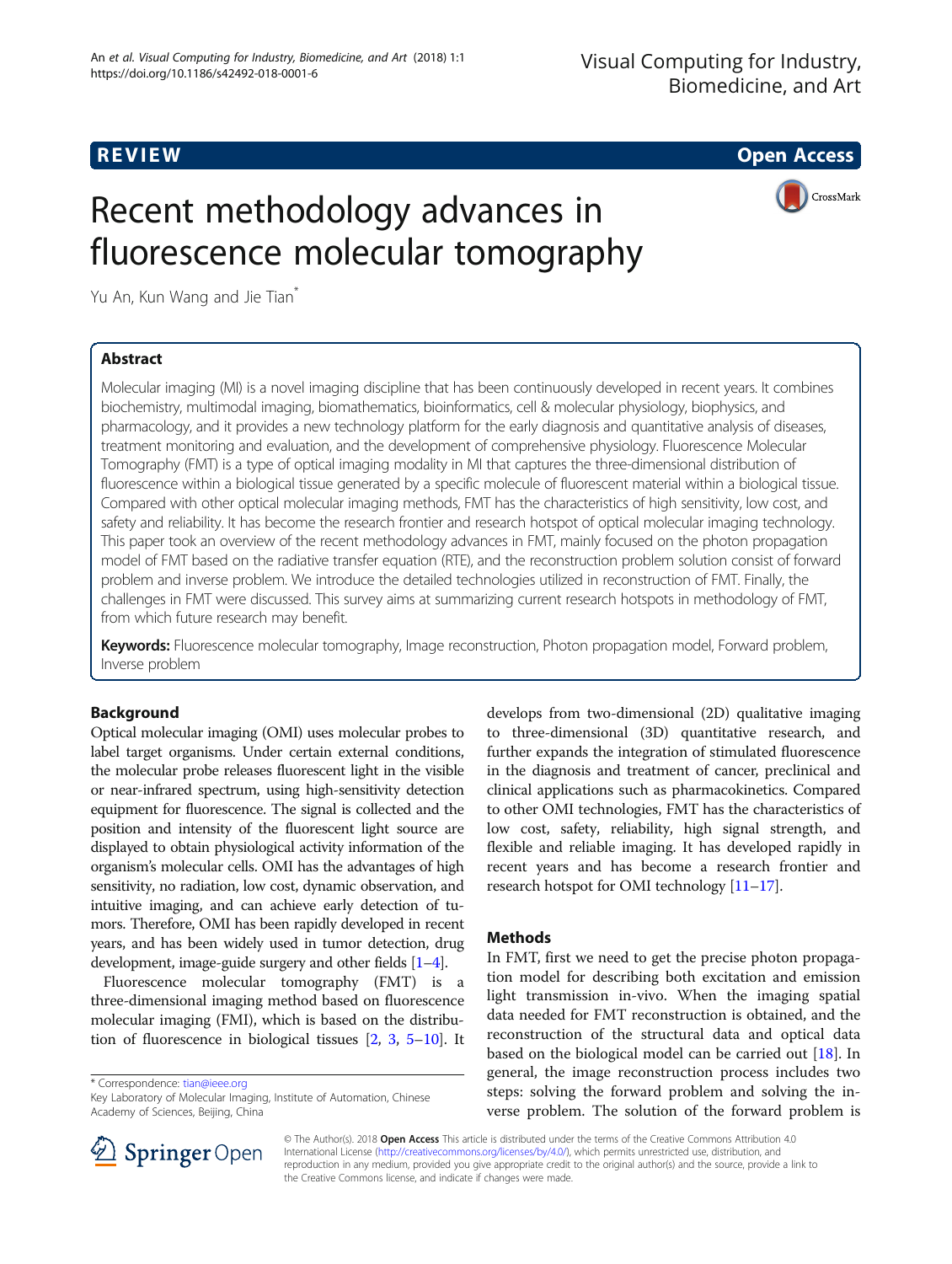to calculate the photon propagation model of the fluorescence transmitted in the imaging space to obtain the linear relationship between the fluorescence measurement data on the surface of the tissue and the fluorescence distribution inside the bio tissue. After the linear relationship is obtained by solving the photon transfer model, various methods are used to solve the linear model, and the distribution of fluorescence inside the imaging space is obtained, which is called inverse problem [\[6](#page-8-0)]. As a conclusion, there are mainly three components in FMT methodology, photon propagation model, forward problems solving and inverse problems solving. Next, we will briefly introduce the mainstream of current methods used in FMT reconstruction, and discusses the analysis of the characteristics of each method and its scope.

#### Results and discussion

#### Photon propagation model

The process of transmitting fluorescence from a light source to a biological body through a specific biological tissue is extremely complicated, and includes various physical processes such as scattering of light, inter-tissue reflection, refraction, diffusion and absorption. For FMT imaging, imaging is usually performed in the visible and near-infrared optical bands, and the scattering and absorption effects of this band of light inside the biological tissues are the main forms of our study. Therefore, the FMT photon propagation model can be simplified to a photon stochastic propagation model that contains only the scattering and absorption effects without considering the reflection and refraction of different tissues. Today's mainstream mathematical theories to solve these problems include analytical theory and transport theory. The analytical theory is based on the Maxwell wave equation and takes into account the multiplicative scattering, wave interference and diffraction, and tissue absorption effects of photons, introduces the related physical processes into the wave equation, and through rigorous analytical derivation, the micro integral equation. However, in the actual FMT experiment, the calculus equations containing these complex effects are difficult to solve due to the large number of optical parameters to be obtained, and it is impossible to get exact solutions of these optical parameters at the same time. It can be utilized only in the combination of some a priori knowledge of the circumstances, while narrow the scope of the solution of these optical parameters. Transport theory is based on Boltzmann's Radiative Transfer Equation (RTE) [\[19](#page-8-0)], which is equivalent to photon propagation as transport of photon flux in a medium, from particle fluctuation to energy transport, to study transport of light energy in biological tissues problem. The theory pioneered by Arthur Schuster in 1903, first applied to the theory of gas dynamics and neutron transport. This method is mathematically lax due to ignoring the complex wave effects of photon transmission. However, due to the greatly simplified equations, the theory can flexibly handle the energy transfer phenomena in many random media [[20\]](#page-8-0) and is now widely used in many research fields [[21](#page-8-0)–[23\]](#page-8-0).

$$
\frac{1}{c}\frac{\partial u}{\partial t}(r,\hat{s},t) + \hat{s} \cdot \nabla u(r,\hat{s},t) + (\mu_a + \mu_s)u(r,\hat{s},t) \n= \mu_s \int_{4\pi} p(\hat{s}',\hat{s})u(r,\hat{s}',t) d\Omega' + q(r,\hat{s},t)
$$
\n(1)

The above formula is the RTE time-domain expression. Where r denotes a certain point in the imaging space,  $\Omega$ denotes the imaging space, c denotes the photon propagation rate in the biological tissue, denotes the time parameter,  $u(r, \hat{s}, t)$  denotes Radiance whose dimension is  $Wm^{-2}$ sr<sup>-1</sup>Hz<sup>-1</sup>;  $\mu_a$  and  $\mu_s$  denote the absorption and scattering coefficients respectively representing the transmission of photons in the biological tissue.  $p(\hat{s}', \hat{s})$  denotes the normalized phase function representing no photonic phase, indicating that a single photon in a single scattering from the probability of scattering in the direction apparently satisfies the probability integral in the spatial domain of 1, ie.  $\int_{4\pi} p(\hat{s}',\hat{s}) d\hat{s}' = 1$ .  $q(r,\hat{s}, t)$  denotes the spatial and angular distribution of the fluorescence to be sought [\[24](#page-8-0)–[26\]](#page-8-0).

The above radiation transfer equation is based on conservation of energy and is a very complex calculus equation. In three-dimensional biological tissue, the solution of RTE is transformed into a six-dimensional space-time problem. There are few methods in solving mathematical and computer problems, and it is usually not able to directly close the analytical solution. Moreover, because of its unknowns, it can be solved precisely only in rare cases. Usually it can not get a closed analytical solution. At the same time, it is extremely difficult to solve RTE directly, while the exact solution will only exist in rare cases. Therefore, it is common practice to replace itself with a simplified approximation of the radiation transfer equation [\[27\]](#page-8-0).

Diffusion Equation (DE) is a widely used RTE-based simplified model  $[28-34]$  $[28-34]$  $[28-34]$  $[28-34]$ . It uses the first-order spherical harmonic function to expand the important function items in the RTE equation and performs the approximate processing, which significantly reduces the computational complexity and is suitable for the visible and near-infrared bands of the FMT imaging. The researches show that in the visible and near-infrared light bands, the result of DE and RTE has high similarity, so it becomes the mainstream model of optical imaging. In principle, DE is based on the approximation of RTE where the photon scattering coefficient is much greater than the absorption coefficient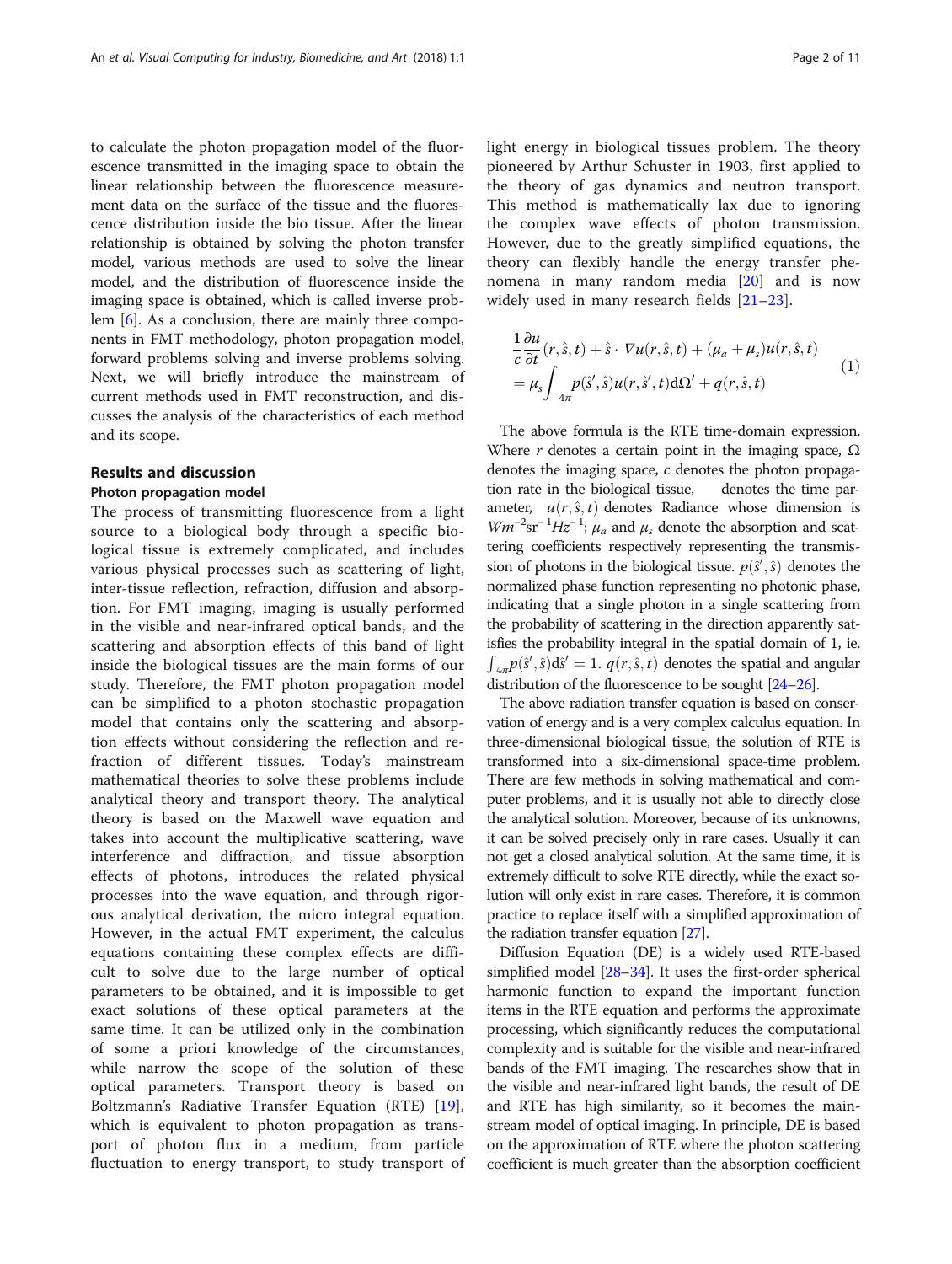$(\mu_a \ll \mu_s)$ . When photons do not meet these characteristics, such as the cavity inside a living organism, or highly scattering tissue like liver, it is difficult to obtain the exact solution of the DE equation. In addition, the diffusion equation takes the near-source error in describing the photon propagation near the light source region [[7\]](#page-8-0), which limits the application range of the diffusion equation.

Based on the above drawbacks of DE equations, in recent years, researchers have proposed such high-order approximations as RTE [[7,](#page-8-0) [35](#page-8-0)–[41](#page-8-0)]. Compared with diffusion equations, higher-order approximation models can significantly improve FMT accuracy. The SN model [[42\]](#page-8-0), the PN model [[43\]](#page-8-0), and the SPN model  $[41]$  $[41]$  $[41]$  are three commonly used RTE high-order approximation models and usually give more accurate RTE solutions to the more diffusive equations. By these approximation methods, the traditional RTE equation can be transformed into several coupled higher-order partial differential equations for easy calculation and solution. For example, two coupled equations of  $N (N + 2)$  and  $(N + 1)$ can be obtained using the SN model and the PN model, respectively. Here, N represents the number of Legendre Polynomials and direction cosines used for SN and PN approximation. As N increases, the approximate order increases. In recent years, SN models and PN models applied to optical molecular imaging have achieved good results [\[35,](#page-8-0) [44](#page-8-0)]. However, the RTE approximate solution based on the SN model and the PN model needs to solve multiple higher order partial differential equations at the same time, which causes great computational cost and limits its practical application. The SPN model is considered to be a good solution to the approximation of diffusion equations and to obtain the improved RTE solution. The SPN model only needs to solve  $(N + 1)/2$  equations, much smaller than the SN model and the PN model, which improves its practical application. Taking  $N = 7$ as an example, we only need to solve four coupled partial differential equations, the coupling equation is as follows [[38\]](#page-8-0):

$$
-\nabla \cdot \frac{1}{3\mu_{a1}} \nabla \phi_1 + \mu_a \phi_1 =
$$
  

$$
S + \left(\frac{2}{3}\mu_a\right)\phi_2 - \left(\frac{8}{15}\mu_a\right)\phi_3 + \left(\frac{16}{35}\mu_a\right)\phi_4
$$
 (2)

$$
-\nabla \cdot \frac{1}{7\mu_{a3}} \nabla \phi_2 + \left(\frac{4}{9}\mu_a + \frac{5}{9}\mu_{a2}\right) \phi_2 =
$$
  

$$
-\frac{2}{3}S + \left(\frac{2}{3}\mu_a\right) \phi_1 + \left(\frac{16}{45}\mu_a + \frac{4}{9}\mu_{a2}\right) \phi_3 -
$$
  

$$
\left(\frac{32}{105}\mu_a + \frac{8}{21}\mu_{a2}\right) \phi_4
$$
 (3)

$$
-\nabla \cdot \frac{1}{11\mu_{a5}} \nabla \phi_3 + \left(\frac{64}{225}\mu_a + \frac{16}{45}\mu_{a2} + \frac{9}{25}\mu_{a4}\right) \phi_3
$$
  
\n
$$
= \frac{8}{15} S \cdot \left(\frac{8}{15}\mu_a\right) \phi_1 + \left(\frac{16}{45}\mu_a + \frac{4}{9}\mu_{a2}\right) \phi_2
$$
  
\n
$$
+ \left(\frac{128}{525}\mu_a + \frac{32}{105}\mu_{a2} + \frac{54}{175}\mu_{a4}\right) \phi_4
$$
  
\n
$$
-\nabla \cdot \frac{1}{15\mu_{a7}} \nabla \phi_4 + \left(\frac{256}{1225}\mu_a + \frac{64}{245}\mu_{a2} + \frac{324}{1225}\mu_{a4} + \frac{13}{49}\mu_{a6}\right) \phi_4 =
$$
  
\n
$$
- \frac{16}{35} S + \left(\frac{16}{35}\mu_a\right) \phi_1 - \left(\frac{32}{105}\mu_a + \frac{8}{21}\mu_{a2}\right) \phi_2
$$
  
\n
$$
+ \left(\frac{128}{525}\mu_a + \frac{32}{105}\mu_{a2} + \frac{54}{175}\mu_{a4}\right) \phi_3
$$
  
\n(5)

 $\overline{16}$ 

In addition, in order to overcome the defect of the diffusion equation, the researchers also proposed some mixed photon propagation models that incorporate diffusion equations and other models. For example, The Radiosity-diffusion Model can be used to describe photon propagation in non-scattering regions [[45](#page-9-0)]. However, the model is ineffective in low-scattering regions. In addition, Monte Carlo (MC) and the diffusion equation model (MC-DE) are also reported [\[46](#page-9-0)–[48](#page-9-0)]. In the MC-DE model, the photon propagation near the light source is obtained by MC simulation, while in other imaging regions diffusion equations are used to describe this. Although MC describes photon transmission more accurately, its computational load is larger, which seriously affects the computational efficiency of MC-DE [\[49](#page-9-0)]. Accordingly, T. Tarvainen et al. proposed a mixed model combining RTE and DE equations [[49](#page-9-0)]. The hybrid model uses RTE to describe photon transmission in the imaging region that does not satisfy the DE assumption, and the remaining regions are described using DE. The model can effectively characterize the photon propagation properties in high-scattering regions and correct the defects such as near-source error of DE. The results show that the hybrid model can approximate the same accuracy as RTE, and the computational efficiency can be effectively improved compared with RTE.

These reported photon propagation models have been widely used in FMT and achieved good results. However, computational efficiency and accuracy of photon propagation models require further study to significantly improve the accuracy and efficiency of FMT reconstruction. In addition, different photon propagation models need to be developed for different wavelengths and different imaging area sizes.

#### Forward problem solving

The linear relationship between the measured data on the surface of the imaging area and the internal fluorescence distribution in the imaging area based on the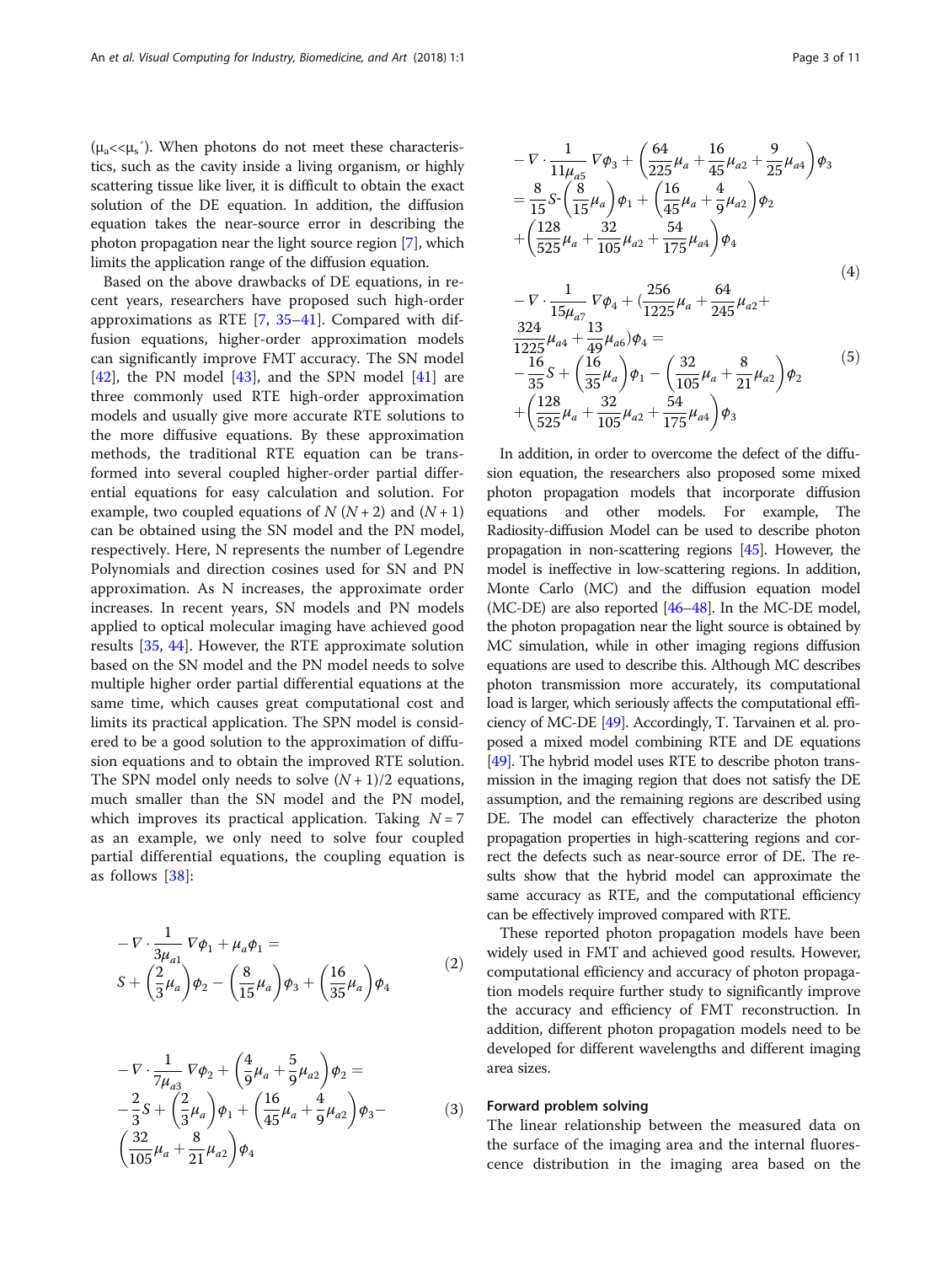<span id="page-3-0"></span>photon propagation model is the core of the FMT forward problem. In recent years, researchers have proposed various mathematical solution methods including analytic method, statistical method and numerical analysis method to solve the forward problem of FMT [[6](#page-8-0), [7\]](#page-8-0). The analytical solution to RTE and its many approximation models is usually based on the Green's function. The Green's equation sets the light source to a δ-equation, and on the basis of which the light source is convolution expanded until it fills the entire imaging space [\[43](#page-8-0)]. Parsing solves quickly, but is limited to some special cases, such as homogeneous model contains simple and regular objects. Although analytic methods have been extended to imaging spaces of more complex geometries, such as multi-layered homogeneous plates [[50\]](#page-9-0), this method needs further study in FMT in complicated three-dimensional imaging space, especially in the imaging space containing complex geometry happening. Recently, the Kirchhoff Approximation (KA) has been utilized to solve the forward problem of FMT [\[51](#page-9-0), [52](#page-9-0)]. Compared with the traditional analytical method, the KA has achieved relatively high computation efficiency, and high adaption to complex geometric models.

MC is a classical statistical method for solving photon propagation, which obtains photon propagation properties in imaging space by tracking the propagation of a large number of independent photons. Therefore, this method can be applied directly to solving RTE and is considered as the gold standard for solving forward problems [\[53](#page-9-0)]. MC is easy to implement and does not require excessive computational constraints, however, it requires relatively repetitive calculations, and reliable statistical results can only be obtained by computing large sample quantities of photons. Computing speed and memory footprint are the main factors that limit MC applications. In recent years, researchers have proposed a MC method based on GPU (Graphic Processing Unit) hardware acceleration [\[54](#page-9-0)–[56\]](#page-9-0), which significantly improves the computational speed compared with the single-CPU MC method. Meanwhile, the GPU-based MC simulation reconstruction algorithm has also been successfully applied to FMT reconstruction [[55](#page-9-0), [57](#page-9-0)].

Compared with analytic method and statistical method, numerical analysis method is the main solving method currently used in optical molecular imaging reconstruction. Its computational efficiency is high and its applicability is wide. Numerical analysis methods include Finite Difference Method (FDM) [\[40](#page-8-0)], Boundary Element Method (BEM), Finite Element Method (FEM) [\[37](#page-8-0), [58](#page-9-0)] and Meshless Method (MM) method [\[59\]](#page-9-0). FDM uses equidistant grid points and regular grids to solve the forward problem, which is more efficient than irregular grids. However, FDM has difficulty in dealing with geometrically complex imaging spaces and boundary conditions. In contrast, FEM is the mainstream solution to FMT forward problems in recent years. The main advantage of FEM is its effectiveness in dealing with complex geometric problems. In addition, the system matrices obtained by FEM are usually sparse and positive definite, which leads to a more stable solution and high computational efficiency, which is also beneficial to FMT reconstruction [[60](#page-9-0), [61](#page-9-0)]. However, the main drawback of FEM is that it is difficult to generate FEM grid. In contrast, BEM only needs to discretize the imaging surface and the boundaries of the heterogeneous tissue within the space without the need to mesh the entire imaging space.

Therefore, compared with FEM, BEM can effectively reduce the computational dimension and complexity, to improve computational efficiency. However, fast and stable 3D mesh generation for complex geometry problems remains a challenging issue. In order to overcome the problem of 3D mesh generation, Y. An et al. proposed a meshless method [\[62\]](#page-9-0) and applied it to solve the forward problem of FMT, and the result is shown in Fig. [1.](#page-4-0) The method only needs to obtain nodes that are relatively independent from each other to discretize the imaging space and does not require a cumbersome gridding process.

Regardless of which method is used to solve the photon propagation model, a linear relationship describing the three-dimensional fluorescence distribution of the surface measurement data within the imaging space during FMT imaging is finally obtained as shown in the following equation:

$$
AX = b \tag{6}
$$

Among them,  $A \in \mathbb{R}^{m \times n}$  denotes the FMT system matrix, depicting the photon in the imaging space within the discrete nodes on the transmission characteristics.  $m$ is the number of surface measurement data,  $n$  is the number of internal nodes in the imaging space.  $X \in \mathbb{R}^n$ represents the desired target value of each discrete node inside the imaging space.  $b \in \mathbb{R}^m$  denotes the surface measurement data vector. Therefore, solving Eq. (6) is the core issue of FMT reconstruction, that is, the core problem of FMT inverse problem solving.

#### Inverse problem solving

In FMT preclinical and clinical trials,  $b$  in eq.  $(6)$  is usually only measured from the imaging surface. However, the dimension of the measurement data on the imaging space surface is usually much less than the number of internal nodes in the imaging space, ie  $m>>n$ . Therefore, solving Eq.  $(6)$  is ill-conditioned [\[33\]](#page-8-0). Although the excitation fluorescence can be combined by multiple excitation-emission equations, the ill-condition of the inverse problem can be alleviated to a certain extent  $[63, 64]$  $[63, 64]$  $[63, 64]$  $[63, 64]$ . However, the effective information contained in each excitation-emission system usually repeats each other and cannot be used as an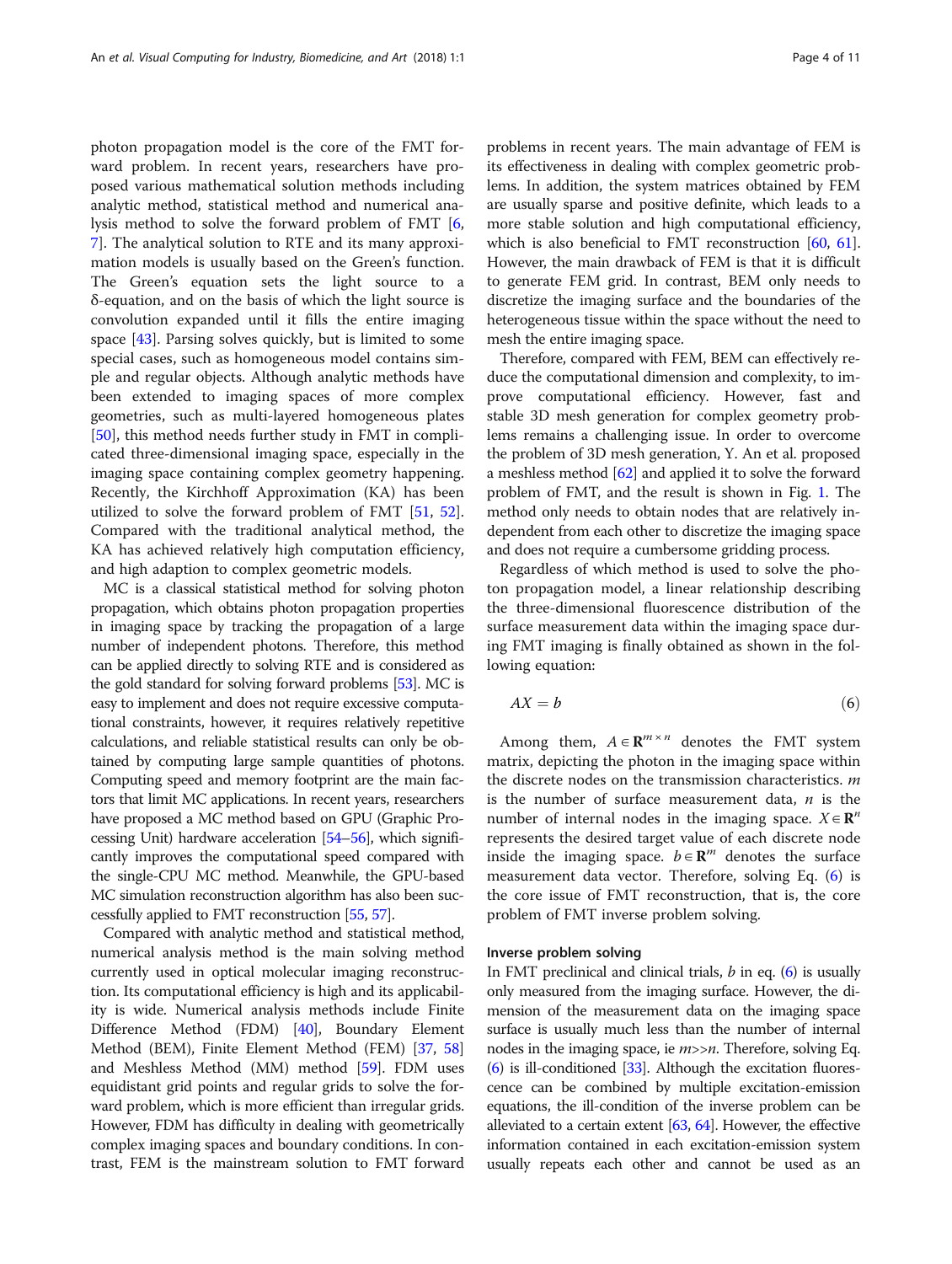<span id="page-4-0"></span>

effective solution information. Therefore, it cannot eliminate the ill-condition. Moreover, because of the high scattering properties of photons in the imaging space, Eq. [6](#page-3-0) is ill-posedness and it is difficult to find the exact solution [[65](#page-9-0)–[67](#page-9-0)]. At the same time, the measurement noise generated during the experiment also affects the accuracy of the FMT reconstruction [\[68\]](#page-9-0).

The ill-posedness of the FMT inverse problem is mainly due to the lack of information and uncertainty due to the high scattering of photons. In order to overcome the ill-posedness of reverse problems, researchers started from the light source prior information and combined with a variety of a priori information related to the light source and photon transmission to reduce the uncertainty of the information so as to improve the accuracy of inverse problem solving [[15,](#page-8-0) [30,](#page-8-0) [69](#page-9-0)–[78](#page-9-0)]. Feasible region is one of the earlier applied to the optical reconstruction of the information [[79](#page-9-0), [80\]](#page-9-0). The main idea is to infer the light source in the imaging area by the location of the light spot area generated by the surface measurement to approximate the area, so as to remove the nodes in other non-approximate regions in the imaging space, reduce the number of unknowns in Eq. ([6](#page-3-0)) to handle the ill-posedness. However, the FMT imaging process is different from other imaging modalities due to the influence of the excitation light position. Usually, the spot generated by the surface of the living body has a strong correlation with the position of the excitation light. Therefore, it is determined directly from the surface spot that the feasible region of the internal light source exists the error. Therefore, feasible regions are not usually used

for reconstructing during FMT reconstruction. Moreover, it is very difficult to use the feasible region effectively when the internal light source of the imaging region is in a deep position or there are multiple fluorescent light sources [\[81\]](#page-9-0). In order to improve these problems, researchers have proposed posterior feasible regions and optimized feasible regions  $[82, 83]$  $[82, 83]$  $[82, 83]$ , and have been verified by numerical simulation models. The advantage of optimizing the feasible region is that it takes the whole imaging space as the initial feasible region, and optimizes the feasible region by iteratively updating the feasible region by judging the region where the light source is most likely to appear. On this basis, the researchers also proposed a feasible method of regional adaptive correction to further improve the applicability of feasible regions [\[84,](#page-9-0) [85\]](#page-9-0).

The optical parameters (photon absorption coefficient and scattering coefficient) of each node in imaging space are the key factors that affect the reconstruction effect of FMT, and are the sufficient conditions that affect the photon propagation model and the accuracy of the reconstruction method [[86](#page-9-0)–[89](#page-9-0)]. The classical FMT method assumes imaging space as homogeneous space, that is, the optical parameters of each point in imaging space are the same. This assumption greatly simplifies the reconstruction operation, computational efficiency [[90\]](#page-9-0). However, in biological conditions, the imaging space is usually not homogeneous, the optical parameters of various organs and tissues are far apart, and the reflection effects of different optical transmission media exist. Therefore, the researchers combined the prior information of the structure into the FMT reconstruction, proposed a non-homogeneous imaging space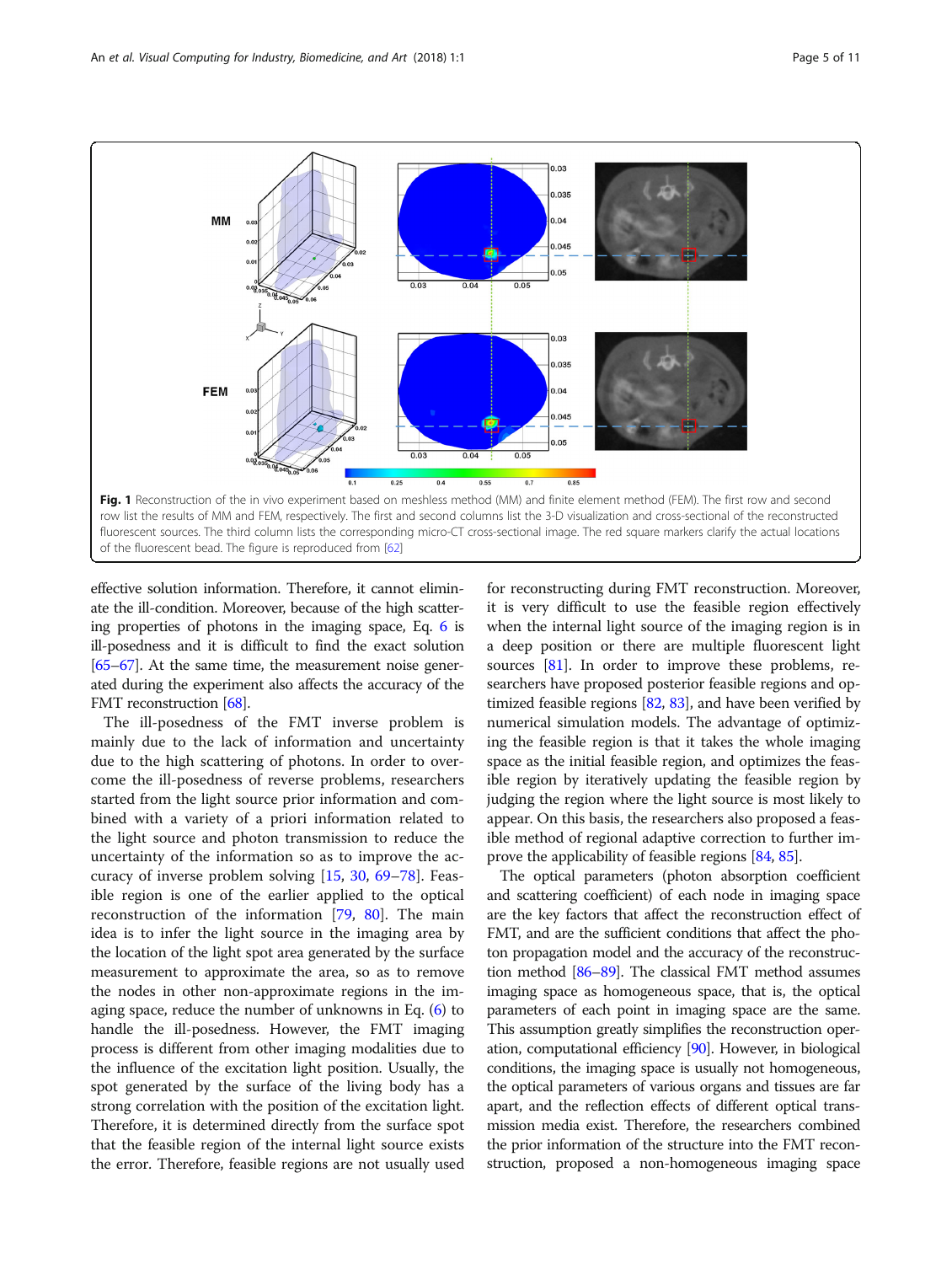model and a priori reconstruction method, which greatly improved the reconstruction accuracy. The structure of imaging space prior information can usually be obtained by high-resolution structural imaging modalities such as computed tomography (CT), magnetic resonance imaging (MRI) [[91](#page-9-0)–[96](#page-10-0)]. The optical parameters of various organs and tissues can be obtained by other imaging techniques such as diffuse optical tomography (DOT) [\[97](#page-10-0)]. The imaging technique that combines imaging modalities to increase imaging prior information is also known as Multi-Modality imaging and is the focus of current medical imaging research [[4](#page-8-0)].

Although researchers have put forward priori knowledge such as feasible regions, structural prior information to augment the information needed for reconstruction, the morbidity of the FMT reconstruction equation remains unresolved. Moreover, the actual FMT acquisition data usually contains a certain amount of noise, which has a great impact on the reconstruction of the pathological eq. A small signal disturbance may lead to a large reconstruction error. Therefore, researchers apply regularization techniques to FMT reconstruction to constrain the reconstruction process and reduce morbidity [\[8,](#page-8-0) [9,](#page-8-0) [28,](#page-8-0) [30,](#page-8-0) [63,](#page-9-0) [98](#page-10-0)–[115](#page-10-0)]. The main principle of regularization is as follows:

$$
\Theta(X) = \Psi(X, b) + \lambda \nu(X) \tag{7}
$$

where  $\Psi$  is the data fitting function,  $\nu$  is the regularization term, and  $\lambda$  is the regularization parameter, which is used to balance two items in Eq. (7). In FMT reconstruction,  $\Psi$  is usually chosen least squares, i.e.  $||AX-b||_2^2$ . Recently, researchers proposed a new data fit term that yielded better reconstructions [\[116\]](#page-10-0). The regularization term choice of eq. (7) is the key to reducing morbidity and suppressing noise. Lp-norm regularization is the commonly used regularization method for FMT reconstruction, which is  $\left\Vert X\right\Vert _{p}^{p}$  [[100,](#page-10-0) [114](#page-10-0), [117](#page-10-0)]. The classical regularization term is  $L_{2}$ regularization, that is  $p = 2$ . The  $L_2$  norm regularization usually obtains a smoother reconstructed result of a large reconstructed area and has a good reconstruction effect for a large light source volume in an imaging space. Moreover,  $L_2$ norm can be derived mathematically, so it can be solved by many classical optimization methods, which is mathematic-ally complete [\[118](#page-10-0)]. However,  $L_2$  norm reconstruction artifacts are usually large, and the phenomenon of smoothing occurs during the reconstruction, which is not conducive to the reconstruction of the complex structure of the light source.

Based on the regularization method, researchers began to try to apply the prior knowledge of light source to the regularization method. The priori knowledge that is currently used in regularization methods is the sparsity of fluorescent light sources. It is based on the assumption that the space occupied by a fluorescent light source is relatively sparse with respect to the whole imaging space or the distribution in the imaging space is sparse. In the actual biological tumor model, when the tumor is in the early stage of development, the tumor volume is relatively small; the distribution is more dispersed, more in line with the above assumptions. The regularization method based on sparsity is developed from the theory of compressed sensing (CS). Its basic principle is based on the signal sparsity characteristics, which recover the original signal from the missing collected information.  $L_1$  norm regularization ( $p = 1$ ) is the mainstream sparse reconstruction method applied to FMT reconstruction today, which can reconstruct a good fluorescence three-dimensional distribution image based on less fluorescence acquisition information [\[10,](#page-8-0) [98,](#page-10-0) [108,](#page-10-0) [109,](#page-10-0) [113](#page-10-0)]. Numerical simulation, physical simulation and in vivo experiments verify that regularization of  $L_1$  norm and  $L_2$ norm regularization can achieve more accurate reconstruc-tion results [\[113](#page-10-0)]. However,  $L_1$  norm regularization works well in reconstructing a sparse light source, but over-convergence also exists. Moreover, regularization of the  $L_1$  norm also makes it difficult to reconstruct good images when the fluorescent light source does not meet the sparsity characteristics. The comparison of the  $L_1$  norm and  $L_2$  norm regularization is shown in Fig. [2.](#page-6-0)

Besides the  $L_1$  norm and  $L_2$  norm regularization, other forms of Lp norm regularization were utilized in the reconstruction of FMT [\[100,](#page-10-0) [114,](#page-10-0) [117,](#page-10-0) [119](#page-10-0), [120](#page-10-0)]. These regularization methods  $(0 \le p \le 1)$  not only make full use of the gradient information of the objective functions, like the Tikhonov method, but also retain the advantages of the sparsity regularizations in improving image quality.

Another available regularization method is total variation (TV)  $[102, 121]$  $[102, 121]$  $[102, 121]$  $[102, 121]$  $[102, 121]$ . TV norm regularization was first proposed by Rudin et al. and has been applied to image denoising, DOT, photoacoustic imaging and BLT in recent years [[65,](#page-9-0) [122](#page-10-0)–[125](#page-10-0)]. The main idea of TV norm regularization is to constrain the variation terms of the distribution of the fluorescent light sources while preserving the boundaries of the light source zones. However, the TV norm regularization implies the following assumptions: the region of the fluorescent light source and the surrounding non-fluorescent light source region have the characteristics of piecewise constant, that is, the light intensity difference between the light source region and the non-light source region is relatively large, and in each region light intensity is relatively constant [[126](#page-10-0)–[128](#page-10-0)]. In FMT reconstruction, FMT imaging satisfies the above assumptions when the property of the imaging internal light source is relatively simple (e.g., just one tumor). Therefore, the TV norm can be better applied to FMT reconstruction. The disadvantage of TV norm is its non-smoothness and non-differentiable, which makes it difficult to calculate. The traditional optimization method is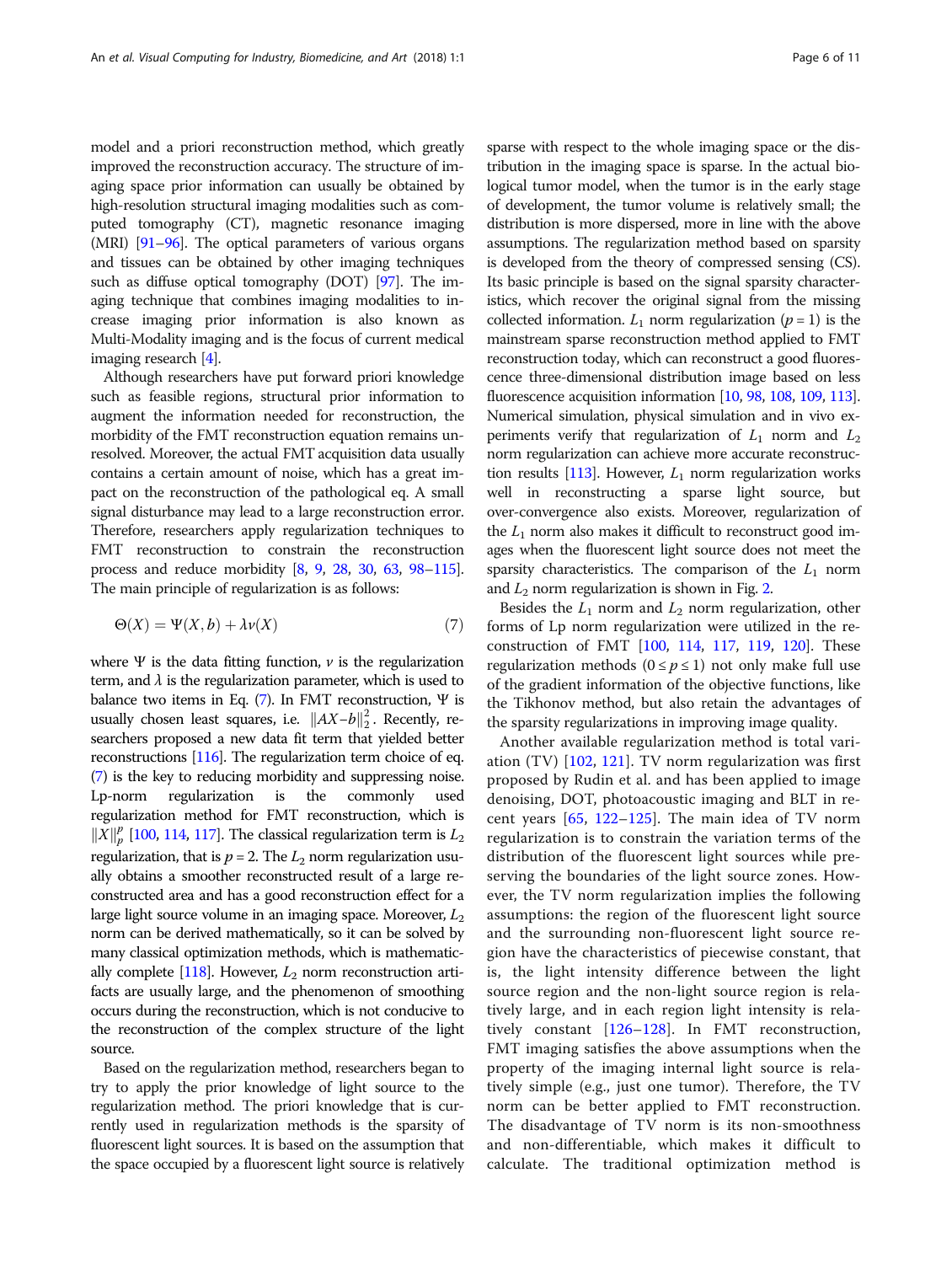<span id="page-6-0"></span>

difficult to apply TV norm solution. In order to solve this problem, the researchers put forward a variety of targeted optimization methods. Split-Bregman method is one of the representatives [[129\]](#page-10-0). It decomposes the coupled complex optimization problems in TV norm regularization into two relatively independent sub-optimization problems, which can effectively improve

the reconstruction effect. The experimental results show that the TV norm can get better reconstruction results. However, further analysis and improvement are needed. The comparison of  $L_1$  norm and TV norm regularization is shown in Fig. 3.

The reconstruction effect of regularization method is usually related to the choice of regularization



sources. c Coronal and d transverse overlay of CT and FMT images. e Coronal and f transverse sections of the FMT image showing the two fluorescent line sources reconstructed using both L1 and TV penalties with regularization parameters of 10 and 1, respectively. The figure is reproduced from [[102\]](#page-10-0)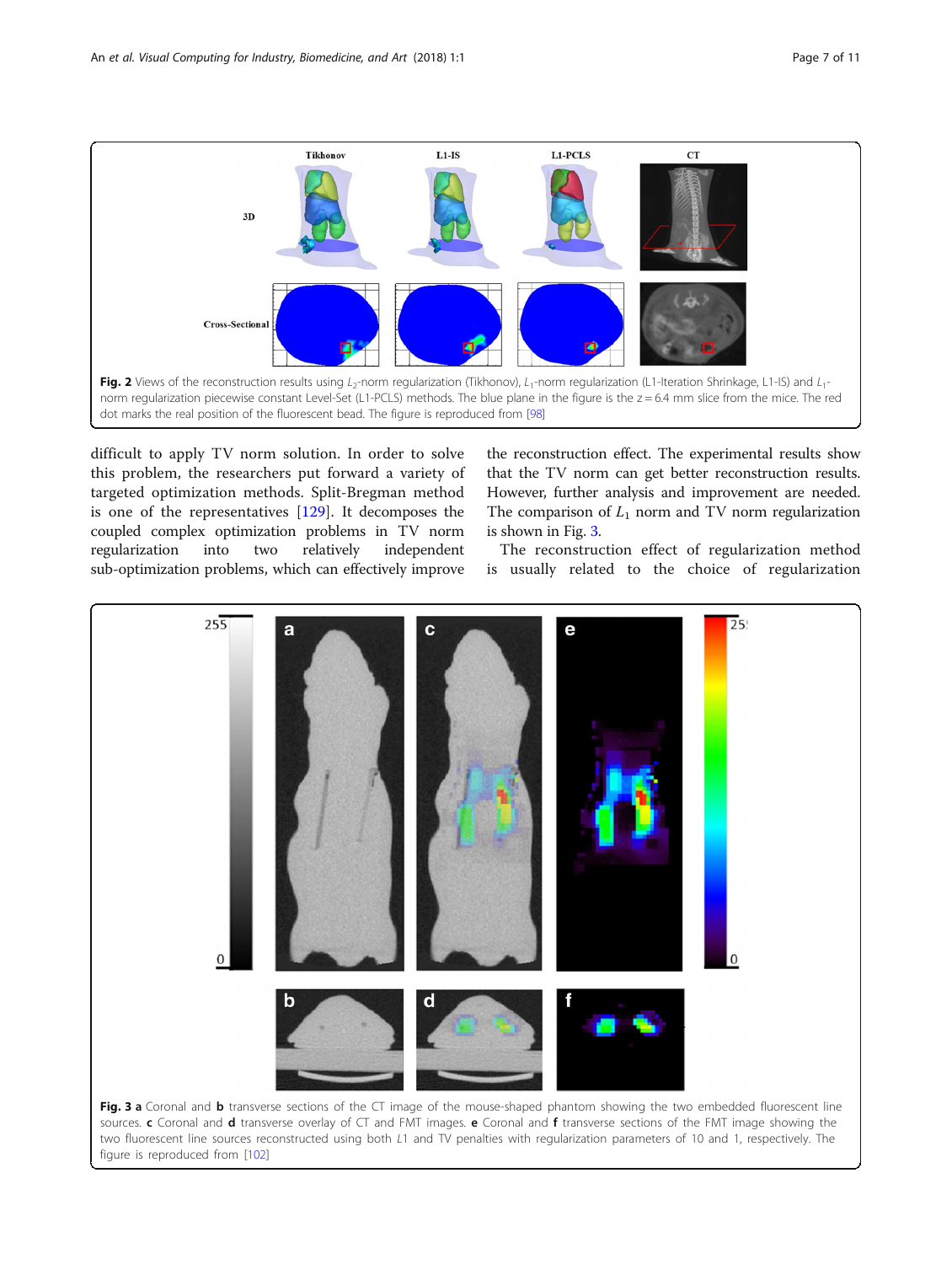parameter λ. In general, when the regularization parameter is small, many artefacts are generated due to noise amplification. When the regularization parameter is larger, the reconstructed image will have smoothed or over converged. To this end, researchers have proposed a series of methods for selecting appropriate regularization parameters such as L-curve, U-curve, cross-validation, discrepancy principle [\[130](#page-10-0), [131\]](#page-10-0). However, Vogel pointed out that the choice of regularization parameters should be associated with a specific inverse problem. The above methods have been widely used in DOT and FMT reconstruction [[132,](#page-10-0) [133](#page-10-0)].

Based on the regularization model of FMT, there is a large number of solving methods to solve the inverse problem, such as Bayesian-based method [[95](#page-10-0), [112,](#page-10-0) [134](#page-10-0)], iterated shrinkage [\[29](#page-8-0), [72](#page-9-0), [118](#page-10-0)], pursuit method [[135](#page-10-0), [136](#page-10-0)], Newton-based gradient descent method such as conjugate gradient method [\[109](#page-10-0), [110](#page-10-0), [137](#page-10-0)–[139](#page-10-0)], Split-Bregman method [\[10,](#page-8-0) [129](#page-10-0), [136](#page-10-0), [140](#page-10-0)], etc. These optimization methods achieved good result in FMT reconstruction especially in the balance of solving accuracy and computation efficiency. However, in general, the accuracy, efficiency and robustness cannot get the optimization at the same time. Take Newton-based method as an example, it could achieve relatively robustness and accurate results of FMT, but the computation efficiency is unsatisfactory. Recently, in addition to proposing the new solving methods, lots of work concentrate on the improvement of these traditional optimization methods to improve the reconstruction performance, such as the utilization of structure priori [[10](#page-8-0), [141,](#page-10-0) [142](#page-10-0)], reweighted method [[9,](#page-8-0) [108,](#page-10-0) [118\]](#page-10-0), etc.

# Conclusion

In this paper, we proposed the recent methodology advances in FMT. We briefly introduced the photon propagation model for FMT based on the radiative transfer equation, and further elaborated the solution method of forward problem and inverse problem based on the photon propagation model. We summarized the current research progress in the methodology of FMT, and focused on improving the accuracy, speed, and robustness of FMT.

As an important part of molecular imaging technology, the research and application of FMT has made rapid progress in the past decades because of the wide variety of probes and strong imaging signals. The outstanding advantages of low experimental cost and non-invasive in vivo observation have been widely used in many preclinical and clinical studies in recent years. However, there still remain difficulties to be solved for FMT which are as follows:

- 1. More accurate and efficient photon propagation theory should be proposed. With the rapid development of computer hardware and software, especially with the support of large-scale parallel processing technology and its corresponding largescale computer workstations, complex models (such as RTE) that could not be solved before are likely to become a reality today, and studies are more efficient. Higher-order calculus imaging model solution method is also one of the future research priorities.
- 2. Recently, studies on in vivo imaging are mainly based on the use of specific probes to target in vivo tumors. In this regard, the excitation FMT technique in these researches is still in a preliminary stage and has not been widely implemented. Different from the implanted light source and simulation model, it is difficult for non-invasive real-life tumors to obtain information on the lesion inside the organism. Invasive imaging methods, such as frozen section imaging, have a certain degree of deformation in the same body condition. Therefore, how to verify the accuracy of reconstruction is also a problem that needs further study.
- 3. The goal of FMT is to obtain structural distribution information at the cellular and molecular level targeted to the lesion area, strongly dependent on photon propagation in biological tissues, and the physiological and pathological information that can be acquired by FMT has limitations. Integrating optics, structure, and functional imaging with each other, and multi-angle, systematic and comprehensive acquisition of multimodal fusion imaging has become the current research trend in the field of molecular imaging. At present, the more mature fusion-excited fluorescence tomography is combined with structural/optical multimode imaging represented by CT and MRI, functional/optical multimode imaging represented by PET, and optical/structure/functional multimodality image fusion. Both have received extensive attention and have published many high-level results in preclinical and clinical applications and imaging theory. In the future work, the methodology in multimode fusion imaging need to be studied, to extend the existing imaging theory and methods to multimode fusion imaging, and further improve the application of FMT and imaging quality.

#### Acknowledgements

This paper is supported by Ministry of Science and Technology of China under Grant No. 2017YFA0205200, 2016YFC0103702, National Natural Science Foundation of China under Grant No. 81227901, 81527805, Chinese Academy of Sciences under Grant No. GJJSTD20170004, Beijing Municipal Science & Technology Commission No. Z161100002616022, and in part by the General Financial Grant from the China Postdoctoral Science Foundation under Grant 2017 M620952. The authors would like to acknowledge the instrumental and technical support of Multi-modal biomedical imaging experimental platform, Institute of Automation, Chinese Academy of Sciences.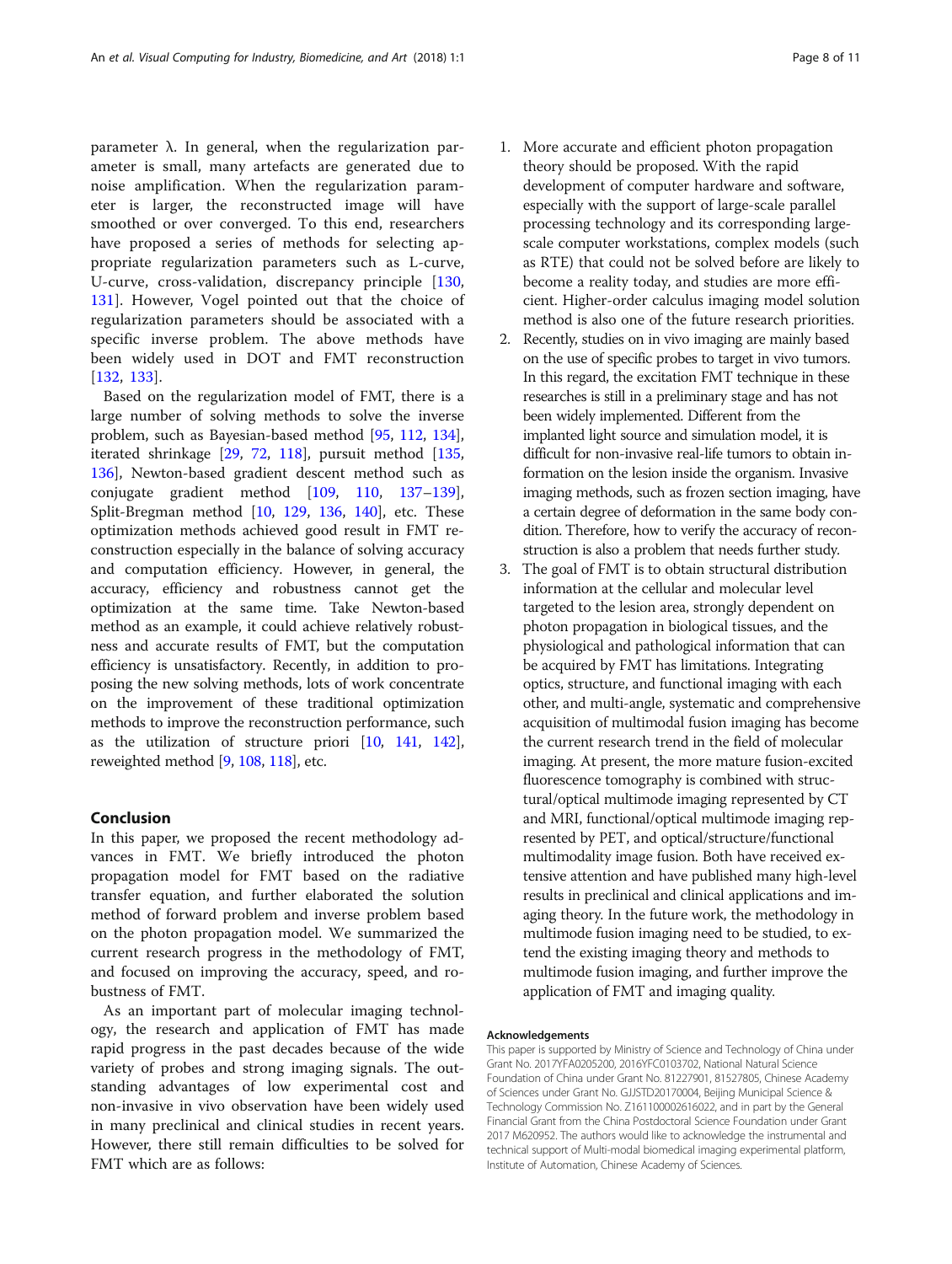### <span id="page-8-0"></span>Authors' contributions

YA carried out the major reference research in fluorescence molecular tomography studies, and drafted the manuscript. KW participated in the manuscript writing. JT conceived of the study and participated in its design and coordination. All authors read and approved the final manuscript.

#### Competing interests

The authors declare that they have no competing interests.

#### Publisher's Note

Springer Nature remains neutral with regard to jurisdictional claims in published maps and institutional affiliations.

#### Received: 6 April 2018 Accepted: 30 June 2018 Published online: 05 September 2018

#### References

- Blankenberg FG, Strauss HW. Recent advances in the molecular imaging of programmed cell death: part II--non-probe-based MRI, ultrasound, and optical clinical imaging techniques. J Nucl Med. 2013;54:1–4.
- 2. Chi C, Du Y, Ye J, Kou D, Qiu J, Wang J. Intraoperative imaging-guided cancer surgery: from current fluorescence molecular imaging methods to future multi-modality imaging technology. Theranostics. 2014;4:1072–84.
- Hu Z, Qu Y, Wang K, Zhang X, Zha J, Song T, Bao C, Liu H, Wang Z, Wang J, Liu Z, Liu H, Tian J. In vivo nanoparticle-mediated radiopharmaceuticalexcited fluorescence molecular imaging. Nat Commun. 2015;6:7560.
- Wang K, Chi C, Hu Z, Liu M, Hui H, Shang W, Peng D, Zhang S, Ye J, Liu H, Tian J. Optical molecular imaging Frontiers in oncology: the pursuit of accuracy and sensitivity. Engineering. 2015;1:309–23.
- 5. Chenouard N, Smal I, de Chaumont F, Maska M, Sbalzarini IF, Gong Y, et al. Objective comparison of particle tracking methods. Nat Methods. 2014;11: 281–9.
- 6. Leng CC, Tian J. Mathematical method in optical molecular imaging. Sci China Inform Sci. 2015;58:1–13.
- 7. Qin CH, Feng JC, Zhu SP, Ma XB, Zhong JH, Wu P, Jin ZY, Tian J. Recent advances in bioluminescence tomography: methodology and system as well as application. Laser Photonics Rev. 2014;8:94–114.
- 8. Wang K, Wang Q, Luo Q, Yang X. Fluorescence molecular tomography in the second near-infrared window. Opt Express. 2015;23:12669–79.
- 9. Xie W, Deng Y, Wang K, Yang X, Luo Q. Reweighted L1 regularization for restraining artifacts in FMT reconstruction images with limited measurements. Opt Lett. 2014;39:4148–51.
- 10. Zhang S, Wang K, Liu HB, Leng CC, Gao Y, Tian J. Reconstruction method for in vivo bioluminescence tomography based on the split Bregman iterative and surrogate functions. Mol Imaging Biol. 2017;19:245–55.
- 11. Fan-Minogue H, Cao Z, Paulmurugan R, Chan CT, Massoud TF, Felsher DW, Gambhir SS. Noninvasive molecular imaging of c-Myc activation in living mice. Proc Natl Acad Sci U S A. 2010;107:15892–7.
- 12. Maji D, Solomon M, Nguyen A, Pierce RA, Woodard PK, Akers WJ, Achilefu S, Culver JP, Abendschein DR, Shokeen M. Noninvasive imaging of focal atherosclerotic lesions using fluorescence molecular tomography. J Biomed Opt. 2014;19(11):110501.
- 13. Miller JP, Maji D, Lam J, Tromberg BJ, Achilefu S. Noninvasive depth estimation using tissue optical properties and a dual-wavelength fluorescent molecular probe in vivo. Biomed Opt Express. 2017;8:3095–109.
- 14. van Dam GM, Koller M, Qiu SQ, Linssen MD, de Vries J, Jansen L, Kelder W, de Jong JS, Jorritsma-Smit A, van der Vegt B, Robinson DJ, Nagengast WB. Phase II in-human dose escalation study of the optical molecular imaging tracer bevacizumab-800cw for molecular fluorescence guided surgery in primary breast cancer patients. Cancer Res. 2017;7777:P4-01-01-P04-01-01.
- 15. van Dam GM, Themelis G, Crane LM, Harlaar NJ, Pleijhuis RG, Kelder W, Sarantopoulos A, de Jong JS, Arts HJ, van der Zee AG, Bart J, Low PS, Ntziachristos V. Intraoperative tumor-specific fluorescence imaging in ovarian cancer by folate receptor-alpha targeting: first in-human results. Nat Med. 2011;17:1315–9.
- 16. Whitney MA, Crisp JL, Nguyen LT, Friedman B, Gross LA, Steinbach P, Tsien RY, Nguyen QT. Fluorescent peptides highlight peripheral nerves during surgery in mice. Nat Biotechnol. 2011;29:352–6.
- 17. Zhang Y, Yin G, Zhao H, Ma W, Gao F, Zhang L. Assessing pharmacokinetics of indocyanine green-loaded nanoparticle in tumor with a dynamic diffuse fluorescence tomography system. SPIE BiOS. 2018;10497:7.
- 18. Solomon SB, Cornelis F. Interventional molecular imaging. J Nucl Med. 2016; 57:493–6.
- 19. Tarvainen T, Vauhkonen M, Kolehmainen V, Kaipio JP. Hybrid radiativetransfer-diffusion model for optical tomography. Appl Opt. 2005;44:876–86.
- 20. Chen X, Gao X, Chen D, Ma X, Zhao X, Shen M, Li X, Qu X, Liang J, Ripoll J, Tian J. 3D reconstruction of light flux distribution on arbitrary surfaces from 2D multi-photographic images. Opt Express. 2010;18:19876–93.
- 21. Chandrasekhar S. Radiative transfer. New York: Dover Publications Inc; 1960.
- 22. Ren K, Abdoulaev GS, Bal G, Hielscher AH, Algorithm for solving the equation of radiative transfer in the frequency domain. Opt Lett. 2004;29: 578–80.
- 23. Sreerekha TR, Buehler SA, Emde C. A simple new radiative transfer model for simulating the effect of cirrus clouds in the microwave spectral region. J Quant Spectrosc Ra. 2002;75:611–24.
- 24. Binzoni T, Leung TS, Gandjbakhche AH, Ruefenacht D, Delpy DT. The use of the Henyey-Greenstein phase function in Monte Carlo simulations in biomedical optics. Phys Med Biol. 2006;51:N313–22.
- 25. Pfeiffer N, Chapman GH. Successive order, multiple scattering of two-term Henyey-Greenstein phase functions. Opt Express. 2008;16:13637–42.
- 26. Toublanc D. Henyey-Greenstein and Mie phase functions in Monte Carlo radiative transfer computations. Appl Opt. 1996;35:3270–4.
- 27. Tualle JM, Tinet E. Derivation of the radiative transfer equation for scattering media with a spatially varying refractive index. Opt Commun. 2003;228:33–8.
- 28. Guo X, Liu X, Wang X, Tian F, Liu F, Zhang B, Hu G, Bai J. A combined fluorescence and microcomputed tomography system for small animal imaging. IEEE Trans Biomed Eng. 2010;57:2876–83.
- 29. Han D, Yang X, Liu K, Qin C, Zhang B, Ma X, Tian J. Efficient reconstruction method for L1 regularization in fluorescence molecular tomography. Appl Opt. 2010;49:6930–7.
- 30. Hyde D, Miller EL, Brooks DH, Ntziachristos V. Data specific spatially varying regularization for multimodal fluorescence molecular tomography. IEEE Trans Med Imaging. 2010;29:365–74.
- 31. Lin Y, Bolisay L, Ghijsen M, Kwong TC, Gulsen G. Temperature-modulated fluorescence tomography in a turbid media. Appl Phys Lett. 2012;100: 73702–737024.
- 32. Lin Y, Kwong TC, Bolisay L, Gulsen G. Temperature-modulated fluorescence tomography based on both concentration and lifetime contrast. J Biomed Opt. 2012;17:056007.
- 33. Song X, Wang D, Chen N, Bai J, Wang H. Reconstruction for free-space fluorescence tomography using a novel hybrid adaptive finite element algorithm. Opt Express. 2007;15:18300–17.
- 34. Zhang B, Yang X, Qin C, Liu D, Zhu S, Feng J, Sun L, Liu K, Han D, Ma X, Zhang X, Zhong J, Li X, Yang X, Tian J. A trust region method in adaptive finite element framework for bioluminescence tomography. Opt Express. 2010;18:6477–91.
- 35. Aydin ED, de Oliveira CR, Goddard AJ. A comparison between transport and diffusion calculations using a finite element-spherical harmonics radiation transport method. Med Phys. 2002;29:2013–23.
- 36. Grella K, Schwab C. Sparse tensor spherical harmonics approximation in radiative transfer. J Comput Phys. 2011;230:8452–73.
- 37. Guo HB, Hou YQ, He XW, Yu JJ, Cheng JX, Pu X. Adaptive hp finite element method for fluorescence molecular tomography with simplified spherical harmonics approximation. J Innov Opt Health Sci. 2014;7:1350057
- 38. Han D, Tian J, Liu K, Feng J, Zhang B, Ma X, Qin C. Sparsity-promoting tomographic fluorescence imaging with simplified spherical harmonics approximation. IEEE Trans Biomed Eng. 2010;57:2564–7.
- 39. Khan T, Thomas A. Comparison of P-N or spherical harmonics approximation for scattering media with spatially varying and spatially constant refractive indices. Opt Commun. 2005;255:130–66.
- 40. Klose AD. The forward and inverse problem in tissue optics based on the radiative transfer equation: a brief review. J Quant Spectrosc Radiat Transf. 2010;111:1852–3.
- 41. Klose AD, Larsen EW. Light transport in biological tissue based on the simplified spherical harmonics equations. J Comput Phys. 2006;220: 441–70.
- 42. Duderstadt JJ, Martin WR. Transport Theory. New York: John Wiley; 1979.
- 43. Simon RA, Jeremy CH. Optical imaging in medicine: II. Modelling and reconstruction. Phys Med Biol. 1997;42:841.
- 44. Rasmussen JC, Joshi A, Pan T, Wareing T, McGhee J, Sevick-Muraca EM. Radiative transport in fluorescence-enhanced frequency domain photon migration. Med Phys. 2006;33:4685–700.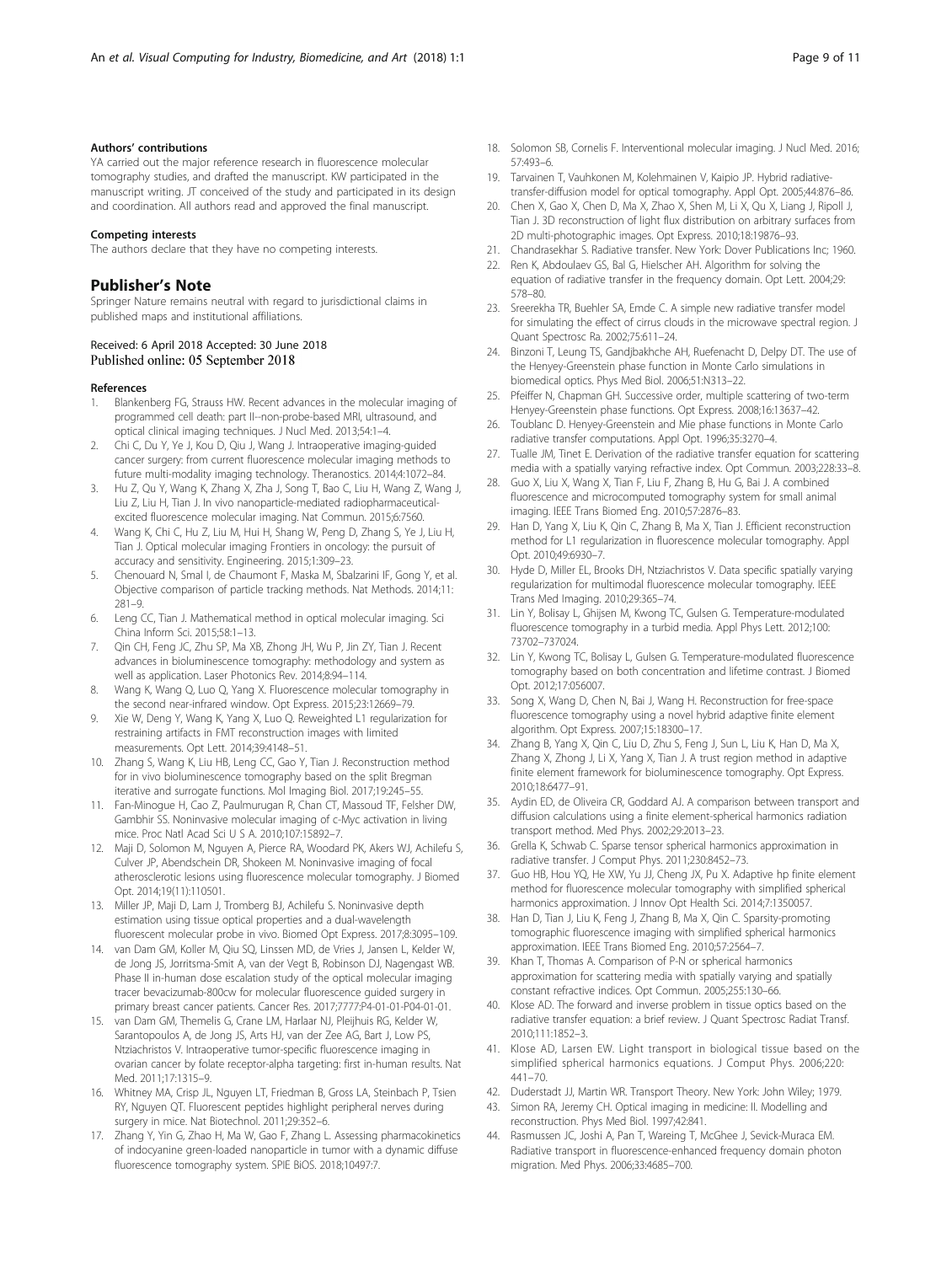- <span id="page-9-0"></span>45. Arridge SR, Dehghani H, Schweiger M, Okada E. The finite element model for the propagation of light in scattering media: a direct method for domains with nonscattering regions. Med Phys. 2000;27:252–64.
- 46. Alexandrakis G, Farrell TJ, Patterson MS. Monte Carlo diffusion hybrid model for photon migration in a two-layer turbid medium in the frequency domain. Appl Opt. 2000;39:2235–44.
- 47. Hayashi T, Kashio Y, Okada E. Hybrid Monte Carlo-diffusion method for light propagation in tissue with a low-scattering region. Appl Opt. 2003;42:2888–96.
- 48. Wang L, Jacques SL. Hybrid model of Monte Carlo simulation and diffusion theory for light reflectance by turbid media. J Opt Soc Am A Opt Image Sci Vis. 1993;10:1746–52.
- 49. Tarvainen T, Vauhkonen M, Kolehmainen V, Kaipio JP. Finite element model for the coupled radiative transfer equation and diffusion approximation. Int J Numer Meth Eng. 2006;65:383–405.
- 50. Martelli F, Sassaroli A, Yamada Y, Zaccanti G. Analytical approximate solutions of the time-domain diffusion equation in layered slabs. J Opt Soc Am A Opt Image Sci Vis. 2002;19:71–80.
- 51. Lian LC, Deng Y, Xie WH, Xu GQ, Yang XQ, Zhang ZH, et al. Enhancement of the localization and quantitative performance of fluorescence molecular tomography by using linear nBorn method. Opt Express. 2017;25:2063–79.
- 52. Wang X, Cao X, Zhang B, Liu F, Luo JW, Bai J. A hybrid reconstruction algorithm for fluorescence tomography using Kirchhoff approximation and finite element method. Med Biol Eng Comput. 2013;51:7–17.
- 53. Shen H, Wang G. A tetrahedron-based inhomogeneous Monte Carlo optical simulator. Phys Med Biol. 2010;55:947–62.
- 54. Alerstam E, Svensson T, Andersson-Engels S. Parallel computing with graphics processing units for high-speed Monte Carlo simulation of photon migration. J Biomed Opt. 2008;13:060504.
- 55. Quan G, Gong H, Deng Y, Fu J, Luo Q. Monte Carlo-based fluorescence molecular tomography reconstruction method accelerated by a cluster of graphic processing units. J Biomed Opt. 2011;16:026018.
- 56. Ren N, Liang J, Qu X, Li J, Lu B, Tian J. GPU-based Monte Carlo simulation for light propagation in complex heterogeneous tissues. Opt Express. 2010; 18:6811–23.
- 57. Cong AX, Hofmann MC, Cong W, Xu Y, Wang G. Monte Carlo fluorescence microtomography. J Biomed Opt. 2011;16:070501.
- 58. Cong W, Wang G. Boundary integral method for bioluminescence tomography. J Biomed Opt. 2006;11:020503.
- 59. Qin C, Tian J, Yang X, Liu K, Yan G, Feng J, et al. Galerkin-based meshless methods for photon transport in the biological tissue. Opt Express. 2008;16: 20317–33.
- 60. Lu Y, Zhang X, Douraghy A, Stout D, Tian J, Chan TF, Chatziioannou AF. Source reconstruction for spectrally-resolved bioluminescence tomography with sparse a priori information. Opt Express. 2009;17:8062–80.
- 61. Wright S, Schweiger M, Arridge SR. Reconstruction in optical tomography using the PN approximations. Meas Sci Technol. 2007;18:79–86.
- 62. An Y, Liu J, Zhang G, Jiang S, Ye J, Chi C, et al. Compactly supported radial basis function-based meshless method for photon propagation model of fluorescence molecular tomography. IEEE Trans Med Imaging. 2017;36:366–73.
- 63. Shi JW, Udayakumar TS, Wang ZQ, Dogan N, Pollack A, Yang YD. Optical molecular imaging-guided radiation therapy part 2: integrated x-ray and fluorescence molecular tomography. Med Phys. 2017;44:4795–803.
- 64. Wang RX, Zhang DG, Zhu LF, Wen XO, Chen JX, Kuang CF, et al. Selectable surface and bulk fluorescence imaging with Plasmon-coupled waveguides. J Phys Chem C. 2015;119:22131–6.
- 65. Paulsen KD, Jiang H. Enhanced frequency-domain optical image reconstruction in tissues through total-variation minimization. Appl Opt. 1996;35:3447–58.
- 66. Yu DF, Fessler JA. Edge-preserving tomographic reconstruction with nonlocal regularization. IEEE T Med Imaging. 1998;21:159–73.
- 67. Zhu W, Wang Y, Yao Y, Chang J, Graber HL, Barbour RL. Iterative total leastsquares image reconstruction algorithm for optical tomography by the conjugate gradient method. J Opt Soc Am A Opt Image Sci Vis. 1997;14:799–807.
- 68. Darne C, Lu Y, Sevick-Muraca EM. Small animal fluorescence and bioluminescence tomography: a review of approaches, algorithms and technology update. Phys Med Biol. 2014;59:R1–64.
- 69. Ale A, Ermolayev V, Herzog E, Cohrs C, de Angelis MH, Ntziachristos V. FMT-XCT: in vivo animal studies with hybrid fluorescence molecular tomography-X-ray computed tomography. Nat Methods. 2012;9:615–20.
- 70. Berninger MT, Mohajerani P, Kimm M, Masius S, Ma X, Wildgruber M, et al. Fluorescence molecular tomography of DiR-labeled mesenchymal

stem cell implants for osteochondral defect repair in rabbit knees. Eur Radiol. 2017;27:1105–13.

- 71. Deliolanis NC, Ale A, Morscher S, Burton NC, Schaefer K, Radrich K, et al. Deep-tissue reporter-gene imaging with fluorescence and optoacoustic tomography: a performance overview. Mol Imaging Biol. 2014;16:652–60.
- 72. Han D, Tian J, Zhu S, Feng J, Qin C, Zhang B, Yang X. A fast reconstruction algorithm for fluorescence molecular tomography with sparsity regularization. Opt Express. 2010;18:8630–46.
- 73. Mohajerani P, Hipp A, Willner M, Marschner M, Trajkovic-Arsic M, Ma X, et al. FMT-PCCT: hybrid fluorescence molecular tomography-x-ray phase-contrast CT imaging of mouse models. IEEE Trans Med Imaging. 2014;33:1434–46.
- 74. Mohajerani P, Ntziachristos V. An inversion scheme for hybrid fluorescence molecular tomography using a fuzzy inference system. IEEE Trans Med Imaging. 2016;35:381–90.
- 75. Ntziachristos V. Fluorescence molecular imaging. Annu Rev Biomed Eng. 2006;8:1–33.
- 76. Ntziachristos V. Going deeper than microscopy: the optical imaging frontier in biology. Nat Methods. 2010;7:603–14.
- 77. Yang FG, Ozturk MS, Yao RY, Intes X. Improving mesoscopic fluorescence molecular tomography through data reduction. Biomed Opt Express. 2017;8: 3868–81.
- 78. Zacharakis G, Kambara H, Shih H, Ripoll J, Grimm J, Saeki Y, Weissleder R, Ntziachristos V. Volumetric tomography of fluorescent proteins through small animals in vivo. Proc Natl Acad Sci U S A. 2005;102:18252–7.
- 79. Cong W, Wang G, Kumar D, Liu Y, Jiang M, Wang L, Hoffman E, McLennan G, McCray P, Zabner J, Cong A. Practical reconstruction method for bioluminescence tomography. Opt Express. 2005;13:6756–71.
- 80. Wang G, Cong W, Durairaj K, Qian X, Shen H, Sinn P, Hoffman E, McLennan G, Henry M. In vivo mouse studies with bioluminescence tomography. Opt Express. 2006;14:7801–9.
- 81. Balima O, Charette A, Marceau D. Comparison of light transport models based on finite element and the discrete ordinates methods in view of optical tomography applications. J Comput Appl Math. 2010;234:2259–71.
- 82. Feng J, Jia K, Yan G, Zhu S, Qin C, Lv Y, et al. An optimal permissible source region strategy for multispectral bioluminescence tomography. Opt Express. 2008;16:15640–54.
- 83. Lv Y, Tian J, Cong W, Wang G, Yang W, Qin C, et al. Spectrally resolved bioluminescence tomography with adaptive finite element analysis: methodology and simulation. Phys Med Biol. 2007;52:4497–512.
- 84. Naser MA, Patterson MS. Algorithms for bioluminescence tomography incorporating anatomical information and reconstruction of tissue optical properties. Biomed Opt Express. 2010;1:512–26.
- 85. Naser MA, Patterson MS. Improved bioluminescence and fluorescence reconstruction algorithms using diffuse optical tomography, normalized data, and optimized selection of the permissible source region. Biomed Opt Express. 2010;2:169–84.
- 86. Alexandrakis G, Rannou FR, Chatziioannou AF. Tomographic bioluminescence imaging by use of a combined optical-PET (OPET) system: a computer simulation feasibility study. Phys Med Biol. 2005;50:4225–41.
- 87. Gibson AP, Hebden JC, Arridge SR. Recent advances in diffuse optical imaging. Phys Med Biol. 2005;50:R1–43.
- 88. Milstein AB, Stott JJ, Oh S, Boas DA, Millane RP, Bouman CA, et al. Fluorescence optical diffusion tomography using multiple-frequency data. J Opt Soc Am A. 2004;21:1035–49.
- 89. Ripoll J, Schulz RB, Ntziachristos V. Free-space propagation of diffuse light: theory and experiments. Phys Rev Lett. 2003;91:103901.
- 90. Ntziachristos V, Tung CH, Bremer C, Weissleder R. Fluorescence molecular tomography resolves protease activity in vivo. Nat Med. 2002;8:757–60.
- 91. Allard M, Cote D, Davidson L, Dazai J, Henkelman RM. Combined magnetic resonance and bioluminescence imaging of live mice. J Biomed Opt. 2007; 12:034018.
- 92. Cao XH, Yang JH, Gao YZ, Guo YR, Wu GR, Shen DG. Dual-core steered nonrigid registration for multi-modal images via bi-directional image synthesis. Med Image Anal. 2017;41:18–31.
- 93. Chen ZY, Wang YX, Yang F, Lin Y, Zhou QL, Liao YY. New researches and application progress of commonly used optical molecular imaging technology. Biomed Res Int. 2014;2014:429198.
- 94. Phillips EH, Di Achille P, Bersi MR, Humphrey JD, Goergen CJ. Multi-modality imaging enables detailed hemodynamic simulations in dissecting aneurysms in mice. IEEE T Med Imaging. 2017;36:1297–305.